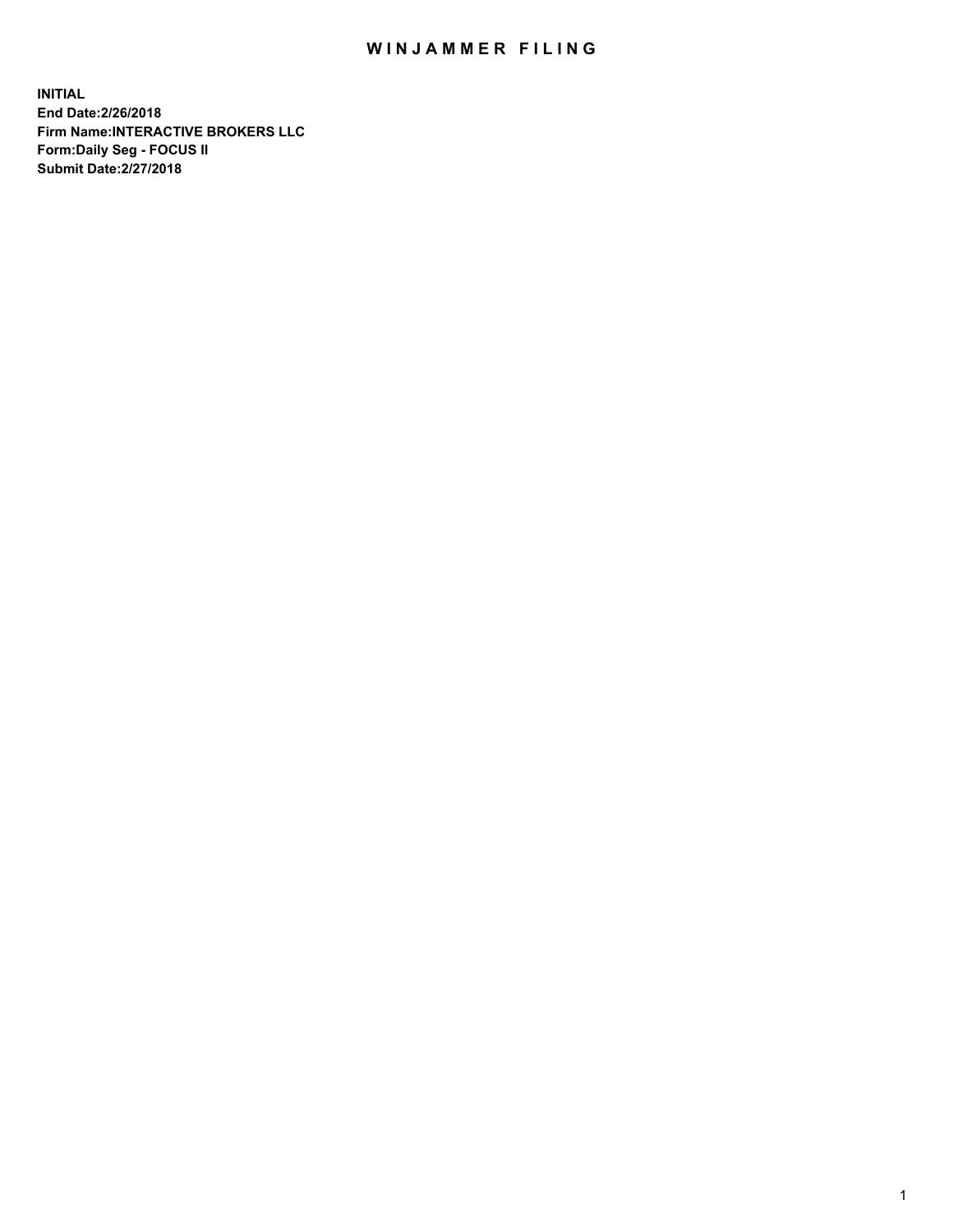## **INITIAL End Date:2/26/2018 Firm Name:INTERACTIVE BROKERS LLC Form:Daily Seg - FOCUS II Submit Date:2/27/2018 Daily Segregation - Cover Page**

| Name of Company<br><b>Contact Name</b><br><b>Contact Phone Number</b><br><b>Contact Email Address</b>                                                                                                                                                                                                                          | <b>INTERACTIVE BROKERS LLC</b><br>James Menicucci<br>203-618-8085<br>jmenicucci@interactivebrokers.c<br>om |
|--------------------------------------------------------------------------------------------------------------------------------------------------------------------------------------------------------------------------------------------------------------------------------------------------------------------------------|------------------------------------------------------------------------------------------------------------|
| FCM's Customer Segregated Funds Residual Interest Target (choose one):<br>a. Minimum dollar amount: ; or<br>b. Minimum percentage of customer segregated funds required:%; or<br>c. Dollar amount range between: and; or<br>d. Percentage range of customer segregated funds required between:% and%.                          | $\overline{\mathbf{0}}$<br>0<br>155,000,000 245,000,000<br>0 <sub>0</sub>                                  |
| FCM's Customer Secured Amount Funds Residual Interest Target (choose one):<br>a. Minimum dollar amount: ; or<br>b. Minimum percentage of customer secured funds required:%; or<br>c. Dollar amount range between: and; or<br>d. Percentage range of customer secured funds required between:% and%.                            | $\overline{\mathbf{0}}$<br>$\overline{\mathbf{0}}$<br>80,000,000 120,000,000<br>00                         |
| FCM's Cleared Swaps Customer Collateral Residual Interest Target (choose one):<br>a. Minimum dollar amount: ; or<br>b. Minimum percentage of cleared swaps customer collateral required:% ; or<br>c. Dollar amount range between: and; or<br>d. Percentage range of cleared swaps customer collateral required between:% and%. | $\overline{\mathbf{0}}$<br>$\overline{\mathbf{0}}$<br>0 <sub>0</sub><br><u>00</u>                          |

Attach supporting documents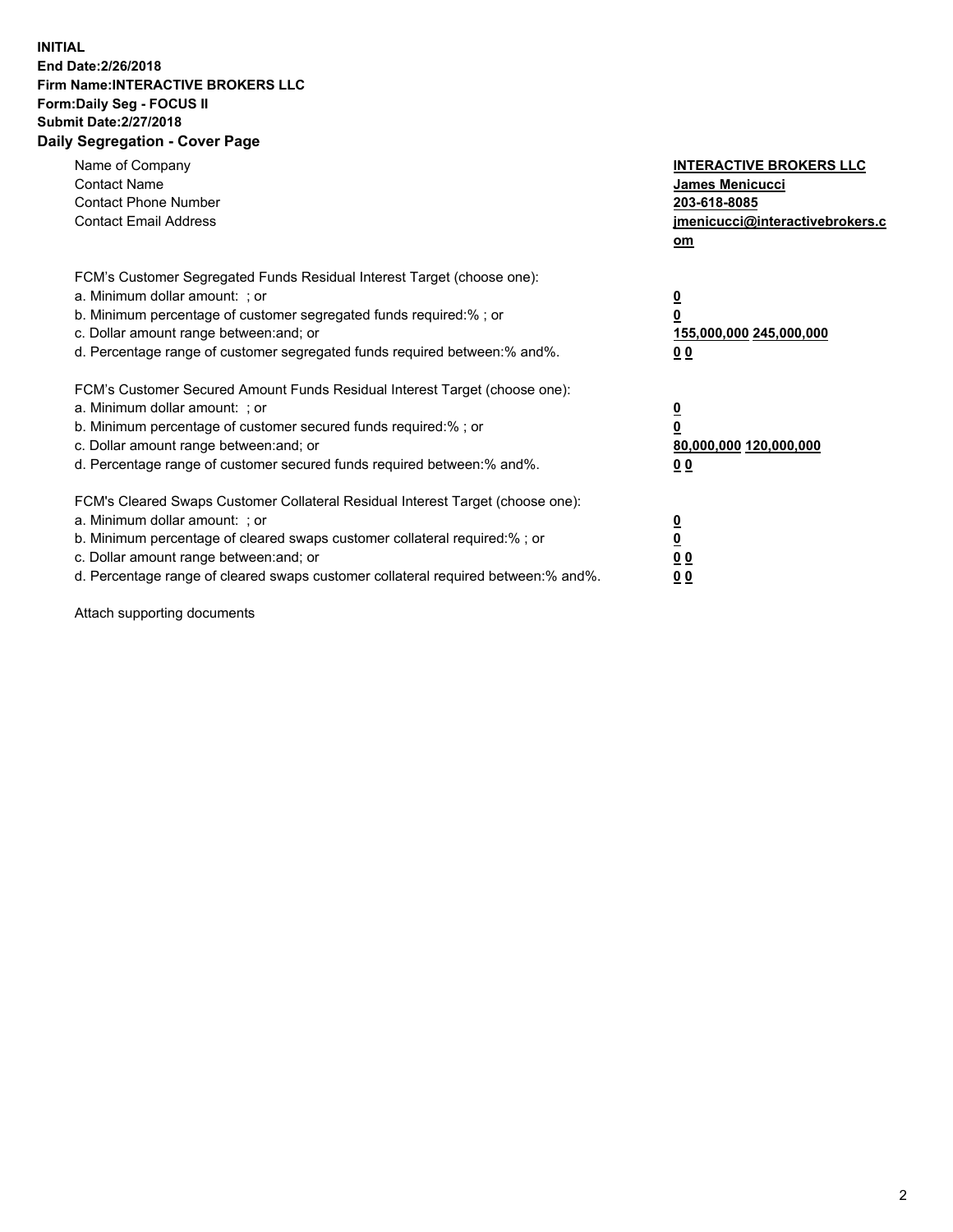## **INITIAL End Date:2/26/2018 Firm Name:INTERACTIVE BROKERS LLC Form:Daily Seg - FOCUS II Submit Date:2/27/2018 Daily Segregation - Secured Amounts**

|                | Daily Ocglegation - Occarea Anioants                                                                       |                                   |
|----------------|------------------------------------------------------------------------------------------------------------|-----------------------------------|
|                | Foreign Futures and Foreign Options Secured Amounts                                                        |                                   |
|                | Amount required to be set aside pursuant to law, rule or regulation of a foreign                           | $0$ [7305]                        |
|                | government or a rule of a self-regulatory organization authorized thereunder                               |                                   |
| 1.             | Net ledger balance - Foreign Futures and Foreign Option Trading - All Customers                            |                                   |
|                | A. Cash                                                                                                    | 495,357,478 [7315]                |
|                | B. Securities (at market)                                                                                  | $0$ [7317]                        |
| 2.             | Net unrealized profit (loss) in open futures contracts traded on a foreign board of trade                  | -12,371,890 [7325]                |
| 3.             | Exchange traded options                                                                                    |                                   |
|                | a. Market value of open option contracts purchased on a foreign board of trade                             | 338,711 [7335]                    |
|                | b. Market value of open contracts granted (sold) on a foreign board of trade                               | -57,611 [7337]                    |
| 4.             | Net equity (deficit) (add lines 1.2. and 3.)                                                               | 483,266,688 [7345]                |
| 5.             | Account liquidating to a deficit and account with a debit balances - gross amount                          | 2,456 [7351]                      |
|                | Less: amount offset by customer owned securities                                                           | 0 [7352] 2,456 [7354]             |
| 6.             | Amount required to be set aside as the secured amount - Net Liquidating Equity                             | 483,269,144 [7355]                |
|                | Method (add lines 4 and 5)                                                                                 |                                   |
| 7.             | Greater of amount required to be set aside pursuant to foreign jurisdiction (above) or line                | 483,269,144 [7360]                |
|                | 6.                                                                                                         |                                   |
|                | FUNDS DEPOSITED IN SEPARATE REGULATION 30.7 ACCOUNTS                                                       |                                   |
| $\mathbf{1}$ . | Cash in banks                                                                                              |                                   |
|                | A. Banks located in the United States                                                                      | 118,790,248 [7500]                |
|                | B. Other banks qualified under Regulation 30.7                                                             | 0 [7520] 118,790,248 [7530]       |
| 2.             | Securities                                                                                                 |                                   |
|                | A. In safekeeping with banks located in the United States                                                  | 363,099,750 [7540]                |
|                | B. In safekeeping with other banks qualified under Regulation 30.7                                         | 0 [7560] 363,099,750 [7570]       |
| 3.             | Equities with registered futures commission merchants                                                      |                                   |
|                | A. Cash                                                                                                    | $0$ [7580]                        |
|                | <b>B.</b> Securities                                                                                       | $0$ [7590]                        |
|                | C. Unrealized gain (loss) on open futures contracts                                                        | $0$ [7600]                        |
|                | D. Value of long option contracts                                                                          | $0$ [7610]                        |
|                | E. Value of short option contracts                                                                         | 0 [7615] 0 [7620]                 |
| 4.             | Amounts held by clearing organizations of foreign boards of trade                                          |                                   |
|                | A. Cash                                                                                                    | $0$ [7640]                        |
|                | <b>B.</b> Securities                                                                                       | $0$ [7650]                        |
|                | C. Amount due to (from) clearing organization - daily variation                                            | $0$ [7660]                        |
|                | D. Value of long option contracts                                                                          | $0$ [7670]                        |
|                | E. Value of short option contracts                                                                         | 0 [7675] 0 [7680]                 |
| 5.             | Amounts held by members of foreign boards of trade                                                         |                                   |
|                | A. Cash                                                                                                    | 159,775,170 [7700]                |
|                | <b>B.</b> Securities                                                                                       | $0$ [7710]                        |
|                | C. Unrealized gain (loss) on open futures contracts                                                        | -19,409,704 [7720]                |
|                | D. Value of long option contracts                                                                          | 338,711 [7730]                    |
|                | E. Value of short option contracts                                                                         | -57,611 [7735] 140,646,566 [7740] |
| 6.             | Amounts with other depositories designated by a foreign board of trade                                     | 0 [7760]                          |
| 7.             | Segregated funds on hand                                                                                   | $0$ [7765]                        |
| 8.             | Total funds in separate section 30.7 accounts                                                              | 622,536,564 [7770]                |
| 9.             | Excess (deficiency) Set Aside for Secured Amount (subtract line 7 Secured Statement<br>Page 1 from Line 8) | 139,267,420 [7380]                |
| 10.            | Management Target Amount for Excess funds in separate section 30.7 accounts                                | 80,000,000 [7780]                 |
| 11.            | Excess (deficiency) funds in separate 30.7 accounts over (under) Management Target                         | 59,267,420 [7785]                 |
|                |                                                                                                            |                                   |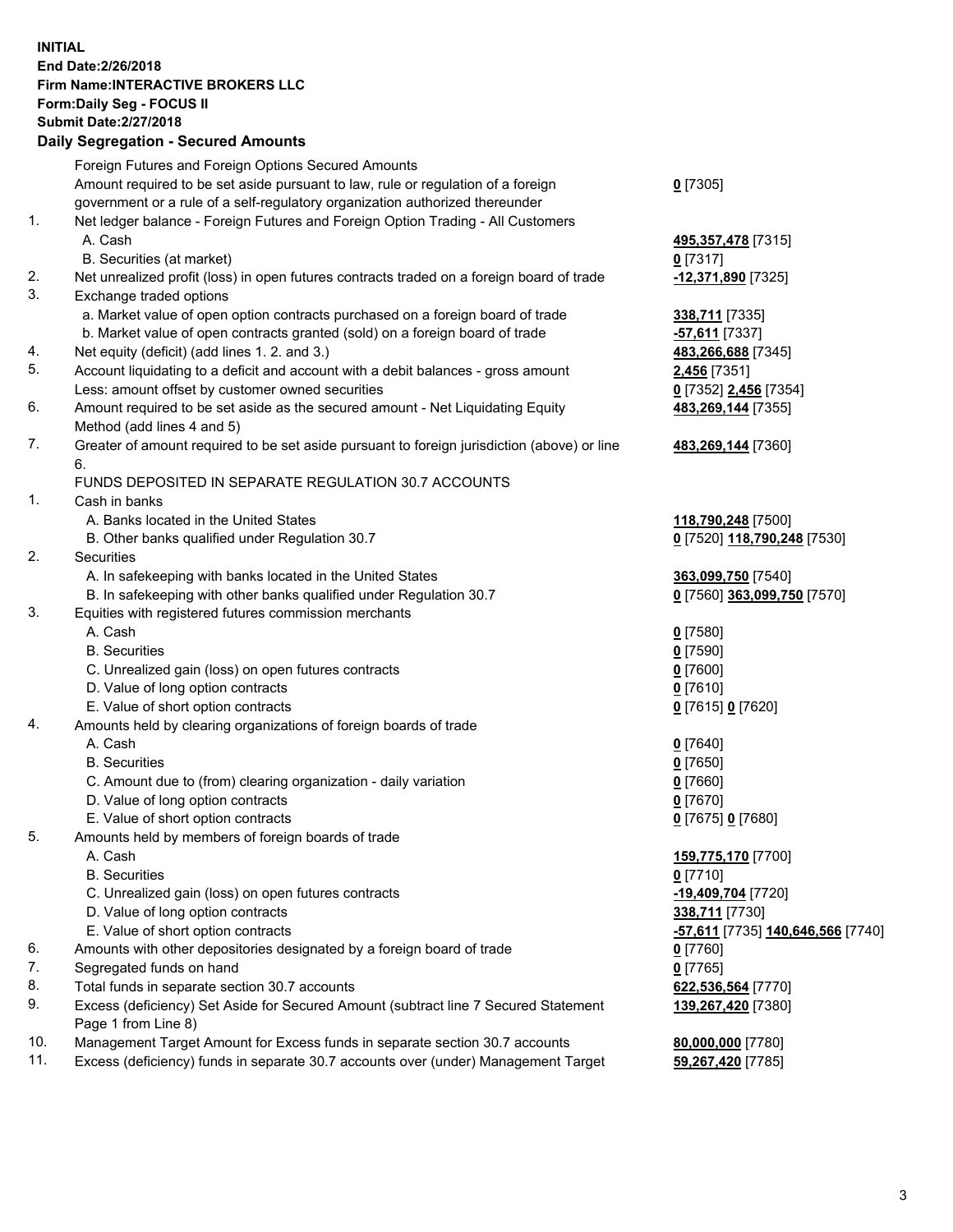**INITIAL End Date:2/26/2018 Firm Name:INTERACTIVE BROKERS LLC Form:Daily Seg - FOCUS II Submit Date:2/27/2018 Daily Segregation - Segregation Statement** SEGREGATION REQUIREMENTS(Section 4d(2) of the CEAct) 1. Net ledger balance A. Cash **4,468,579,131** [7010] B. Securities (at market) **0** [7020] 2. Net unrealized profit (loss) in open futures contracts traded on a contract market **-10,695,687** [7030] 3. Exchange traded options A. Add market value of open option contracts purchased on a contract market **248,015,303** [7032] B. Deduct market value of open option contracts granted (sold) on a contract market **-224,968,554** [7033] 4. Net equity (deficit) (add lines 1, 2 and 3) **4,480,930,193** [7040] 5. Accounts liquidating to a deficit and accounts with debit balances - gross amount **351,919** [7045] Less: amount offset by customer securities **0** [7047] **351,919** [7050] 6. Amount required to be segregated (add lines 4 and 5) **4,481,282,112** [7060] FUNDS IN SEGREGATED ACCOUNTS 7. Deposited in segregated funds bank accounts A. Cash **978,182,333** [7070] B. Securities representing investments of customers' funds (at market) **2,543,988,820** [7080] C. Securities held for particular customers or option customers in lieu of cash (at market) **0** [7090] 8. Margins on deposit with derivatives clearing organizations of contract markets A. Cash **18,339,036** [7100] B. Securities representing investments of customers' funds (at market) **1,131,245,082** [7110] C. Securities held for particular customers or option customers in lieu of cash (at market) **0** [7120] 9. Net settlement from (to) derivatives clearing organizations of contract markets **-5,632,907** [7130] 10. Exchange traded options A. Value of open long option contracts **248,093,238** [7132] B. Value of open short option contracts **-225,037,532** [7133] 11. Net equities with other FCMs A. Net liquidating equity **0** [7140] B. Securities representing investments of customers' funds (at market) **0** [7160] C. Securities held for particular customers or option customers in lieu of cash (at market) **0** [7170] 12. Segregated funds on hand **0** [7150] 13. Total amount in segregation (add lines 7 through 12) **4,689,178,070** [7180] 14. Excess (deficiency) funds in segregation (subtract line 6 from line 13) **207,895,958** [7190] 15. Management Target Amount for Excess funds in segregation **155,000,000** [7194]

16. Excess (deficiency) funds in segregation over (under) Management Target Amount Excess

**52,895,958** [7198]